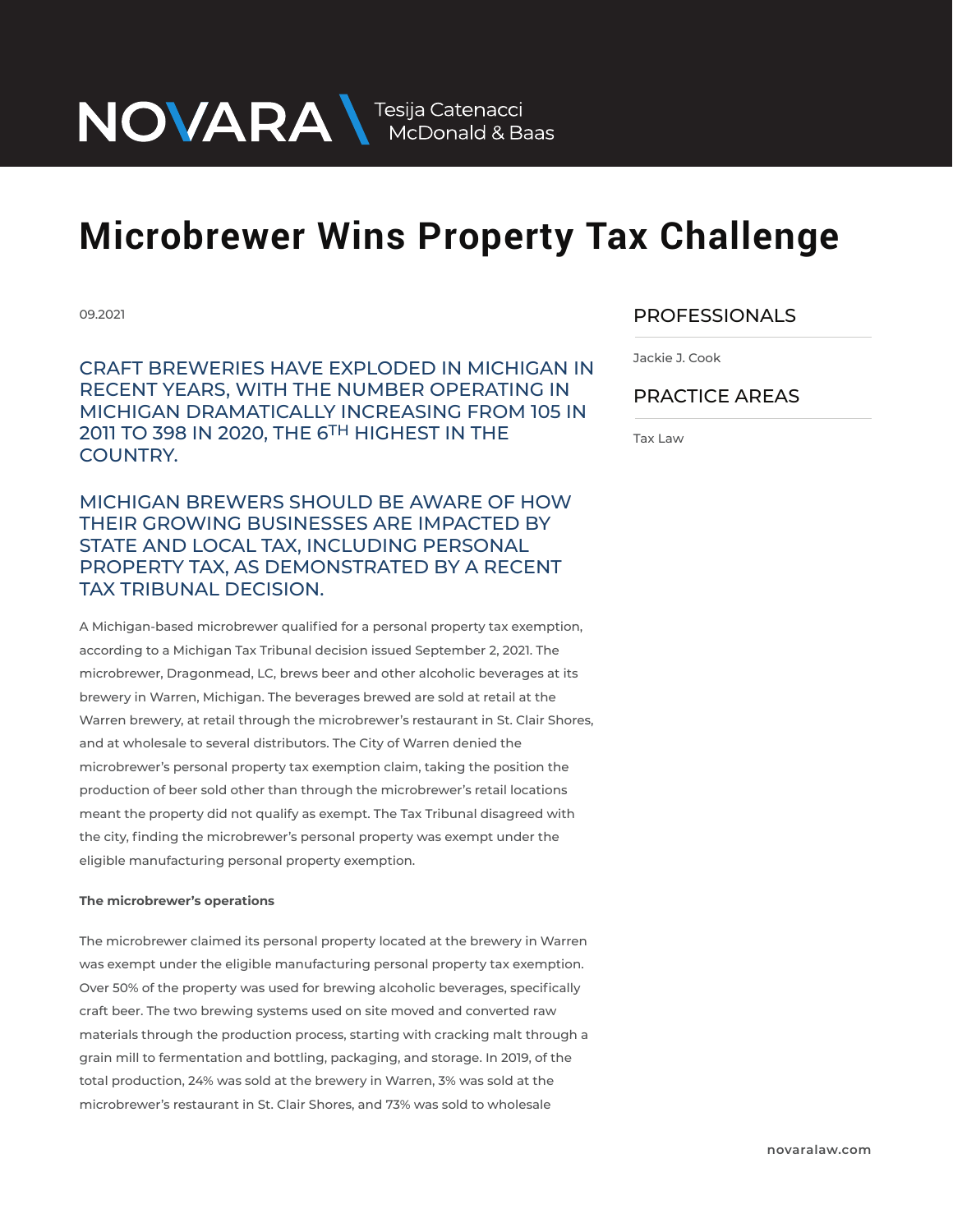

distributors. In 2020, 21% was sold in Warren, 14% was sold in St. Clair Shores, and 65% was sold at wholesale.

### **The property tax exemption explained**

All real or personal property in Michigan is generally subject to property tax, unless specifically exempt. MCL 211.1. In 2012, to support Michigan manufacturers as well as encourage new business in the state, the Michigan Legislature passed laws treating qualifying personal property related to manufacturing operations as exempt from property tax. The exemption is called the eligible manufacturing personal property ("EMPP") tax exemption. There are a number of steps used to determine whether property qualifies as EMPP, as set forth in MCL 211.9m and MCL 211.9n of the General Property Tax Act:

- *Occupied real property.* Determine what real property the taxpayer's operations occupy in one city or township, called the "occupied real property." This may be one parcel, contiguous parcels, or part of a parcel, depending on the ownership and occupancy of the real property parcels involved.
- *Industrial processing use.* Next, determine what percentage of each personal property asset located on the occupied real property is used for industrial processing or direct integrated support and whether it is used 100%, 0%, or something in between. Multiply each asset's industrial processing percentage by the asset's original acquisition cost to get the value of each asset's industrial processing use.

*Industrial processing defined.* Property used in industrial processing has been exempt from sales and use tax in Michigan since 1939. Industrial processing is a complicated term, often modified and expanded by the Michigan Legislature over the years, and often disputed between taxpayers and the State of Michigan. In determining whether personal property is exempt from property tax under the EMPP exemption, the EMPP statutes lean on the definition of industrial processing from the Michigan sales and use tax acts.

"Industrial processing" means "the activity of converting or conditioning tangible personal property by changing the form, composition, quality, combination, or character of the property for ultimate sale at retail or for use in the manufacturing of a product to be ultimately sold at retail. Industrial processing begins when tangible personal property begins movement from raw materials storage to begin industrial processing and ends when finished goods first come to rest in finished goods inventory storage." MCL 205.54t; MCL 205.94o.

*Direct integrated support defined.* Unlike "industrial processing, "direct integrated support" is not a historical concept borrowed from the Michigan sales and use tax acts. It is, instead, a new term adopted for the EMPP exemption which broadens the concept of industrial processing to include activities that "support" an industrial process, including research and development; testing and quality control functions; engineering; receiving or storing equipment, materials, supplies, parts, or components for industrial processing, or scrap materials and waste resulting from industrial processing; storing of finished goods inventory; and sorting, distributing, or sequencing functions related to transportation and just-in-time inventory. The key to being used for direct integrated support is that the asset is related to and/or supporting the industrial process.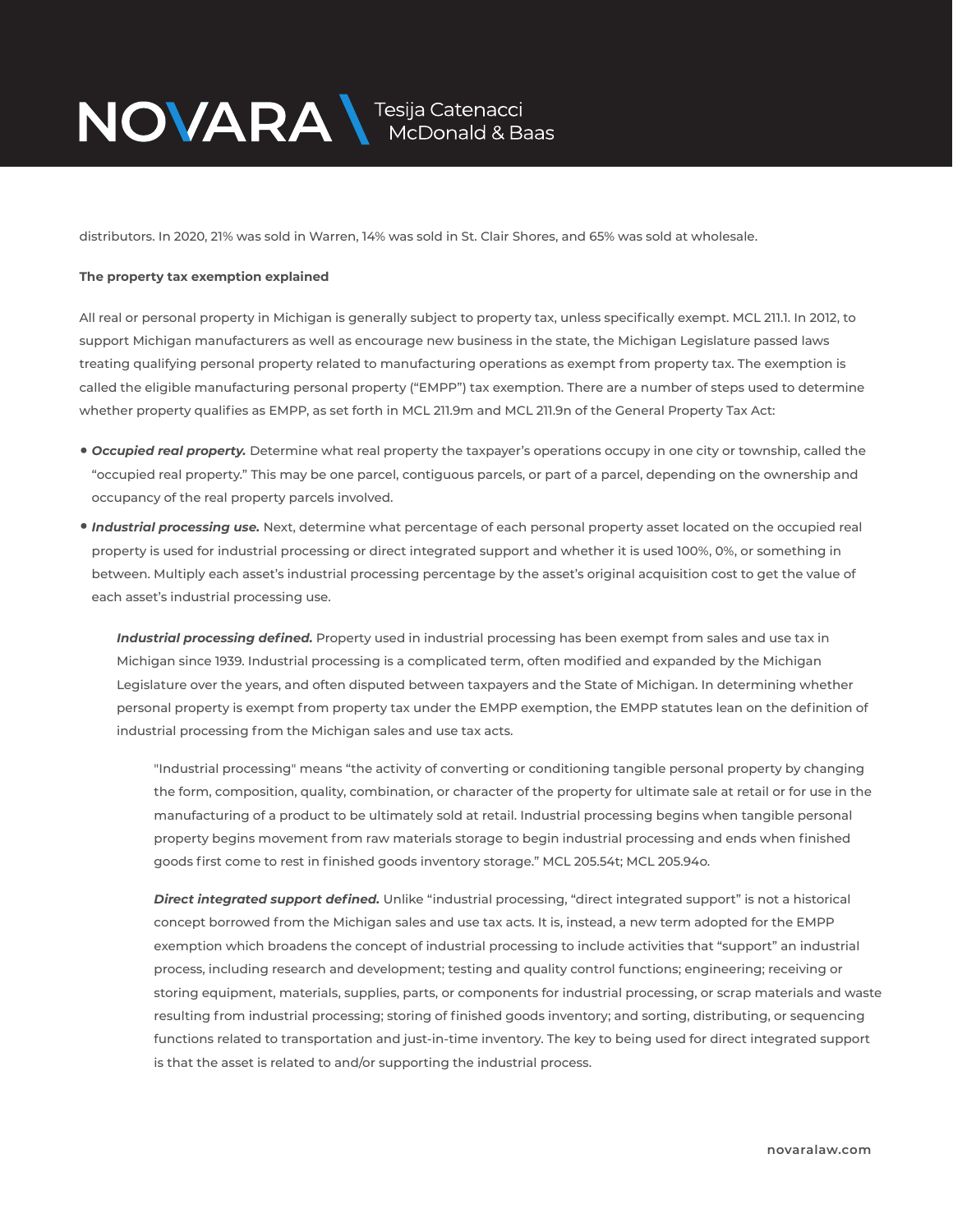# NOVARA MEDOnald & Baas

- *Eligible manufacturing personal property determination all or nothing.* Add together all the values of the assets' industrial processing use, by original acquisition cost calculated above in (2). Then divide this sum by the total original acquisition cost of all the personal property on the occupied real property. If the result is over 50%, all the personal property on the occupied real property is deemed to be used predominately in industrial processing or direct integrated support; and all the personal property is "eligible manufacturing personal property" or EMPP. If the result is less than 51%, then none of the personal property on the occupied real property is eligible for the exemption.
- *Claiming the exemption.* If the personal property on the occupied real property qualifies as EMPP, then those assets defined as "qualified new personal property," placed in service (or construction in progress) after December 31, 2012, and "qualified previously existing personal property," placed in service more than 10 years before the current calendar year, are exempt. The exemption is claimed each year by timely filing Michigan Department of Treasury Form 5278.

### **Microbrewer's assets are EMPP**

 In 2020, the microbrewer claimed its assets used at the brewery in Warren qualified for the EMPP exemption. The City of Warren denied the microbrewer's exemption claim, and the microbrewer appealed the denial to the Michigan Tax Tribunal. The parties agreed the property at issue was more than 50% of the value of all of the personal property on the occupied real property. And the parties agreed the property at issue was used to brew alcoholic beverages ("the brewing assets"). The dispute centered on whether the brewing assets were used for industrial processing. If so, then all the personal property at the brewery in Warren qualified as EMPP.

 The City of Warren contended the brewing assets were not used for industrial processing to the extent they were used to produce alcoholic beverages for retail sale at locations other than those owned by the microbrewer. In other words, the wholesale sales to distributors disqualified the assets as being used in industrial processing.

 The Tax Tribunal concluded the assets were used to convert malt, water, hops, and yeast into beer, which were clearly industrial processing activities. The City of Warren contended two subsections within the industrial processing definition in MCL 205.94o, however, changed this conclusion:

- "Tangible personal property used for the preparation of food or beverages by a retailer for ultimate sale at retail through its own locations, *except as provided in subsection (4)(h)*" *is not eligible* for the industrial processing exemption. MCL 205.94o (5)(h).
- "Tangible personal property used or consumed in an industrial processing activity to produce alcoholic beverages that are sold at retail by that industrial processor through its own retail locations" *is eligible* for the industrial processing exemption. MCL 205.94o(4)(h).

Making various statutory interpretation arguments, the City of Warren concluded assets used to produce alcoholic beverages for wholesale sales were not used for industrial processing. The Tax Tribunal disagreed. The Tribunal determined the statutes reviewed were not ambiguous, did not conflict, and therefore should be interpreted based on their plain meaning. The Tribunal held that the microbrewer's assets used to convert malt, water, hops, and yeast were used in an industrial process as the term